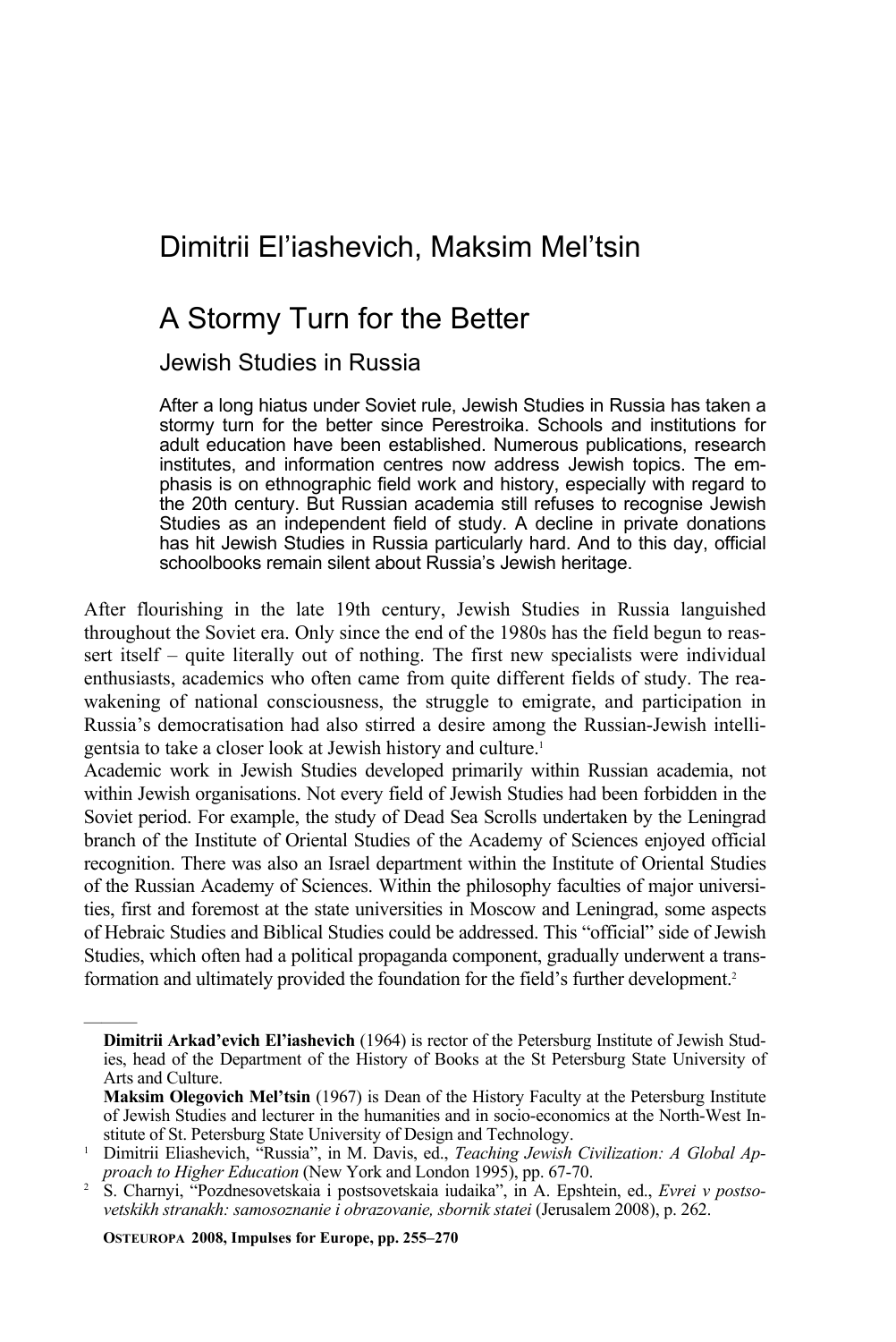The first attempts to legalise unofficial Jewish Studies was made in 1981, when the editors of the Yiddish monthly *Sovyetish Heymland* set up a Moscow Historical-Ethnographic Committee within its editorial offices.<sup>3</sup> In a short time, this committee was able to find the most important academics who wanted to study Jewish topics. Among those that gathered around what was then the only Jewish publication in the Soviet Union were many later well-known figures, such as Rashid Kaplanov, Il'ja Dvorkin, Igor' Krupnik, Mark Kupovetskii, Abram Torpusman, Valerii Engel', Anatolii Khazanov, Vladimir Chernin, and Mikhail Chlenov. October 1987 saw the founding of the Jewish Historical Society, which offered lectures on Jewish history and culture. In 1989, the Leningrad Society of Jewish Culture was formed. Among the forums for Jewish research topics were the Leningrad Jewish history seminar, annual symposiums on the "Ethnography of Petersburg-Leningrad" at the Leningrad branch of the Institute of Ethnography, the ethnographic commission of the Moscow branch of the Geographic Society, and many others. Shaul Shtampfer, a professor at the Hebrew University in Jerusalem, played a major role in founding Jewish Studies in Russia. While working at Rabbi Adin Steinsalz's *Academy of World Civilisations*  in Kuntsevo (Moscow), Shtampfer advised numerous up-and-coming academics and provided them with literature from Israel and the West.

## Reconstruction

———

In the last 20 years, Jewish Studies has gone from unofficial associations that emerged from the semi-underground circles to full-fledged, partly state academic institutions and education facilities. Most of these institutions combine research and education under one roof.

In the early 1990s, research and education centres for Jewish Studies began to appear throughout Russia and the post-Soviet realm. One of the first major events was an international conference called "The Historical Fate of Jews in Russia and the USSR: the Beginning of Dialogue", which was held in Moscow in December 1989 and included historians from the Soviet Union, Israel, and the United States.<sup>4</sup> In November 1989, the Petersburg Open Jewish University was founded. At about the same time in Moscow, the *Jewish University in Moscow*, the *Maimonides State Jewish Academy*, and the Department of Jewish Studies at the Russian State University for the Humanities were established. In Ukraine, the International Solomonov University in Kiev opened its doors in 1992.

The oldest establishment of Jewish higher education in Russia is the Petersburg Open Jewish University, from which the Petersburg Institute of Jewish Studies (*Peterburgskii Institut Iudaiki*, PII) emerged in 1997.<sup>5</sup> The institute is the only accredited private establishment of higher education in Russia that specialises in Jewish Studies. It has a history and a philology faculty and trains qualified specialists in the history, culture, ethnography, and epigraphy of East European Jewry. These topics also represent the core of the

<sup>&</sup>lt;sup>3</sup> Arkhiv Vaada Rossii. Putevoditel'; <http://www.memo.ru/history/DISS/vaad>.<br><sup>4</sup> Leonid Praisman ed. *Istorija Evreev Rossii Llehebnik* (Moscow 2005) n 659.

<sup>&</sup>lt;sup>4</sup> Leonid Praisman, ed., *Istoriia Evreev Rossii. Uchebnik* (Moscow 2005), p. 659.

<sup>&</sup>lt;sup>5</sup> Dimitrii El'iashevich, "Petersburg Jewish University – New Beginnings: Studies in Jewish Education", in W. Ackerman, ed. *Origins: The Beginnings of Jewish Educational Institutions* VII (Jerusalem 1995) pp. 124-127.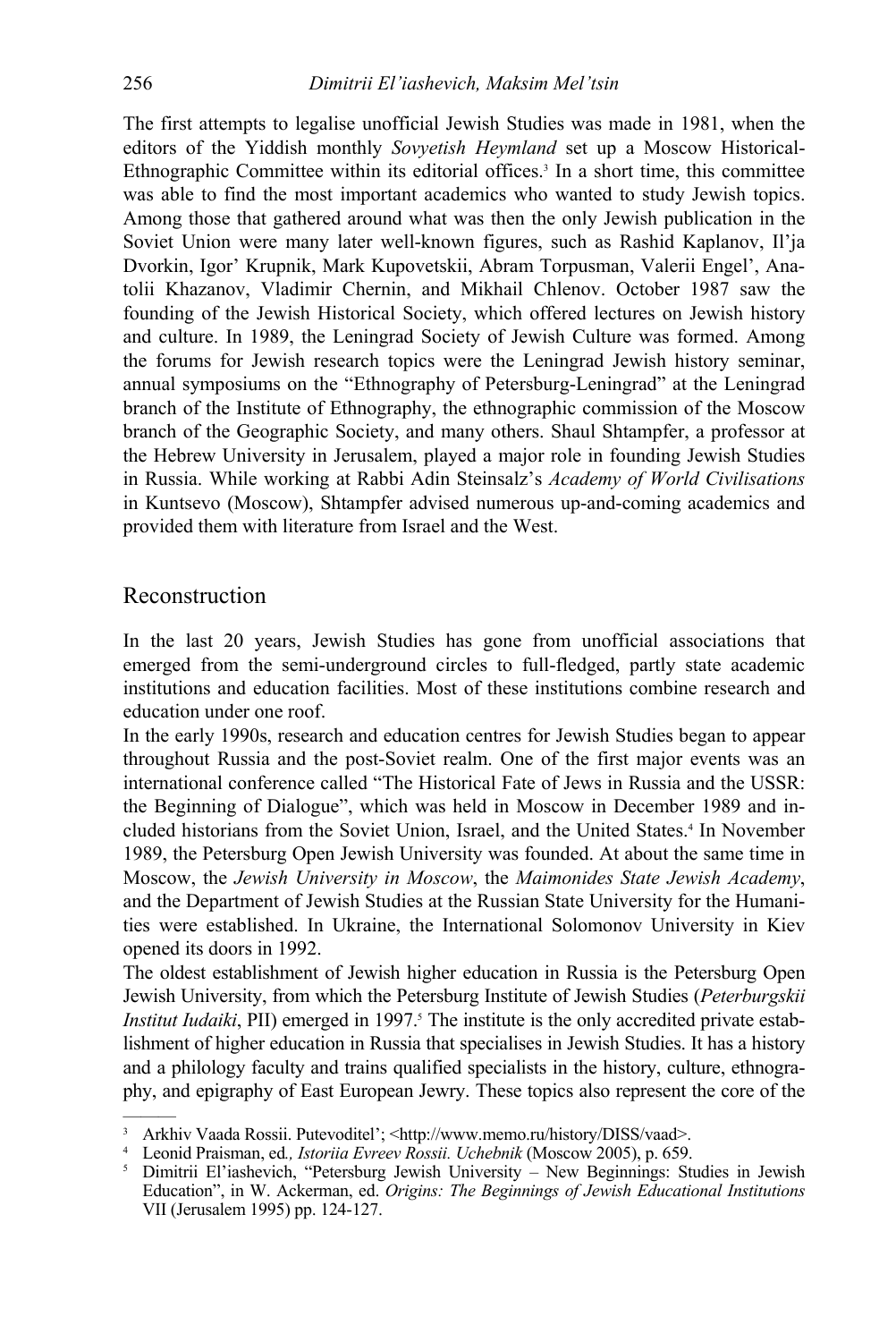institute's research and publication output. In the 1990s, PII organised a series of expeditions to record and preserve key elements of Jewish material culture.<sup>6</sup> To foster cooperation among Jewish general education schools founded after 1991, PII organised conferences on Jewish pedagogy and published the journal *Evreiskaia Shkola* [Jewish school] from 1993 to 1996. Together with the Chais Centre at the Hebrew University, Jerusalem, PII published the journal *Evreiskoe obrazovanie* [Jewish education] from 2000 to 2004, as well as a range of educational and teachers manuals.

PII's contribution of to the development of academic Jewish Studies was extremely important. In addition to sponsoring the aforementioned expeditions, which marked the start of the systematic study of Jewish traditions and epigraphy in the former Pale of Settlement (1791-1917) and in Central Asia, the institute's lecturers and staff prepared and published a series called *Trudy po iudiake* [Works on Judaica], the first publication of its kind in Russia for 70 years. Several international conferences dedicated to the study of the Jewish cultural heritage in the former Soviet Union were arranged. Finally, in the 1990s, PII also revived the tradition of publishing of academic reference works on Judaica, a tradition going back to the pre-revolutionary European Historical and Ethnographic Society. These included archival and bibliographic editions that opened up a tremendous wealth of sources and literature for academia.<sup>7</sup>

The private Jewish University of Moscow (*Evreiskii Universitet Moskvy*, EUM) opened in 1991.<sup>8</sup> Since 2003, it has been known as the Simon Dubnov Advanced School for Humanities (*Vyshshaia gumanitarnaia shkola imeni S. Dubnova*, VGSh). It now has three faculties: history, philology, and social psychology, with the three strongest disciplines being East European Jewish History, Biblical Studies, and Sociology. The first Russian-language academic journal in Jewish Studies, *Vestnik evreiskogo universiteta v Moskve* [Messenger of the Jewish university in Moscow], started publishing in 1993. The Moscow magazine Diaspora, which appears under the aegis of VGSh, also plays an important role in the study of Russia's Jewish communities. 9 VGSh has been experiencing serious financial difficulties since September 2005 and is now on the verge of being forced to close.10

The Maimonides State Classical Academy (*Gosudarstvennaia klassicheskaia akademiia imeni Maimonida*), formerly the Maimonides State Jewish Academy, was founded by a decree of the government of the Russian Federation in Moscow on 29 December 1991.11 With that, one of the first institutions in the field of Jewish Studies acquired state status. The academy has the widest possible range of faculties, includ-

<sup>6</sup> The expeditions in the 1990s were a continuation of the work on Jewish material cultural heritage done by enthusiasts in the 1980s (I. Dvorkin, B. Khaimovich, V. Lukin). The materials collected laid the foundation for the archive of the PII and have been used widely for publication and academic work.

Dimitrii El'iashevich, comp. *Dokumental'nye materialy po istorii evreev v arkhivakh SNG i stran Baltii. Predvaritalnyi spisok arkhivnykh fondov* (St. Petersburg 1994); V.Е. Kel'ner and D. El'iashevich, comp*. Literatura o evreiakh na russkom iazyke, 1890-1947. Knigi, broshiury, ottiski statey, organy periodicheskoi pechati. Bibliograficheskii ukazatel'* (St. Petersburg 1995) (together with the Russian National Library). 8

 <sup>&</sup>lt;www.jum.ru/rusjum/rvsatboardoftr.htm>.

<sup>9</sup> А. Epshtein, "Russkoiazychnaia iudaika: dostizheniia i problemy", *Narod moi*, 19 (383), (16 October 2006). 10 Charnyi, "Pozdnesovetskaia i postsovetskaia iudaika", p. 278.

<sup>&</sup>lt;sup>11</sup> <www.gka.ru/obchie.html>.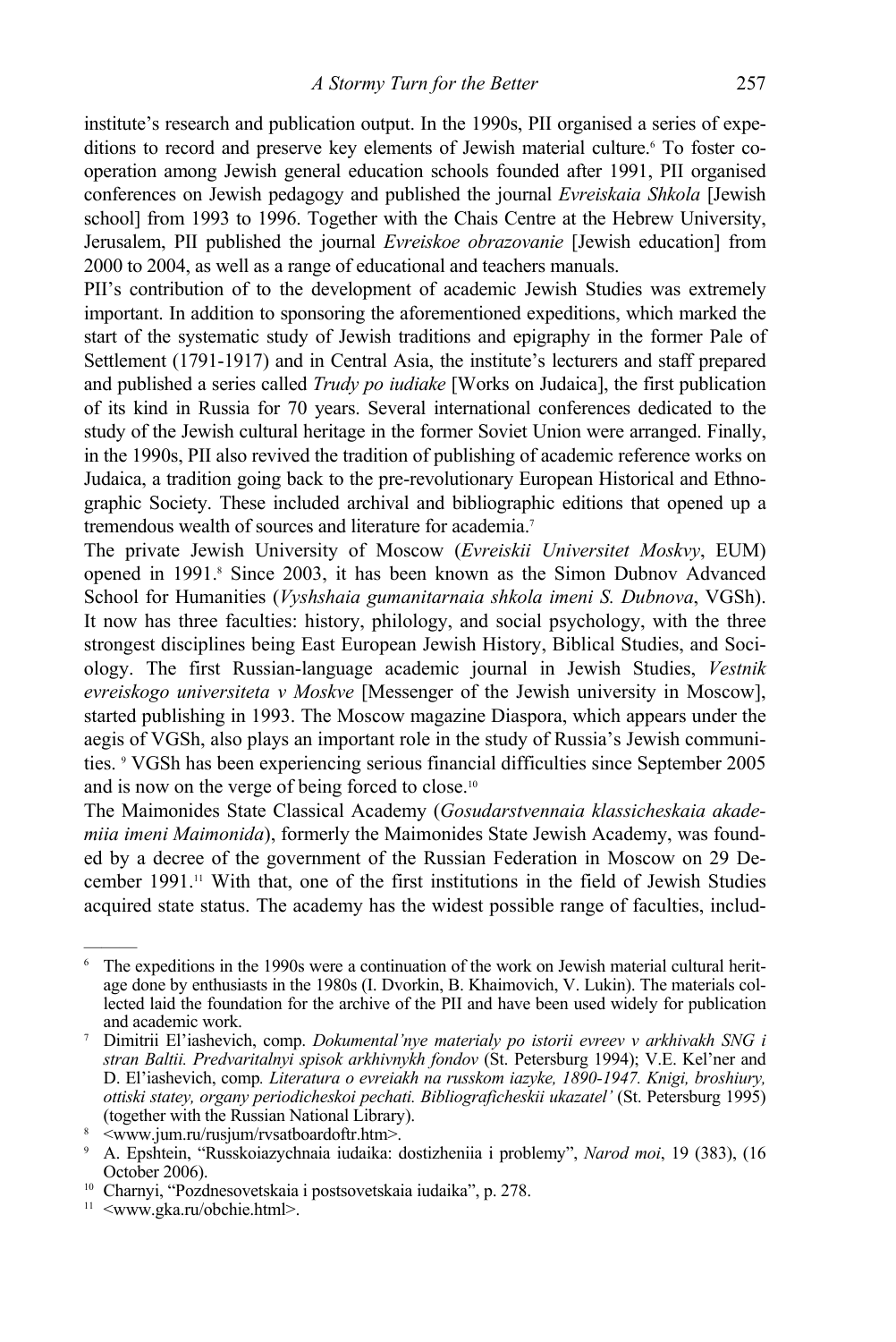ing medicine, law, and music. Several of them offer special courses on Jewish topics; Jewish Studies in the actual meaning of the word is located with the Faculty of Jewish and Hebraic Studies. The chairman of the faculty is the renowned ethnographer Mikhail Chlenov. The faculty specialises in Modern Hebrew and Semitic Philology. There is a compulsory two-year programme in Yiddish language and literature. Academy graduates teach Hebrew (both modern and Biblical) in practically all the Jewish grade schools and schools of higher learning in Moscow.

In 1991, the Institute of History and Archival Science in Moscow introduced a programme of study called Jewish Languages, Culture, Texts, and Archives. This was the result of co-operation with the Jewish Theological Seminary and the YIVO Institute for Jewish Research in New York. Originally, this was to train specialists to read, analyse and record systematically the Jewish documents held in Russian archives. With the integration of the Institute of History and Archival Science into the Russian State University for the Humanities (*Rossiiskii gosudarstvennyi gumanitarnyi universitet*, RGGU), the range of tasks for the Department of Jewish Studies already at the University for the Humanities broadened considerably. In 1993, the university's Department of History and Philology established the programme Jewish Languages, Literature, and History. Given the presence of these two programmes, the Russian-American Centre of Biblical and Hebraic Studies (*Rossiisko-Amerikanskii Tsentr Bibleistiki i Iudaiki*, TsBI) opened at RGGU; the Department of Jewish Studies was merged into TsBI.<sup>12</sup> The American partner programme was called Project Judaica. Since 2001, TsBI has published the series *Judaica Rossica*, which was turned into a magazine in 2004. At present, TsBI, together with separate faculties at RGGU, trains experts in Jewish history and culture: archivists, historians, philologists, cultural anthropologists, and sociologists, who have specialised in intercultural relations and the contemporary ethnic identity of Jews and have mastered Hebrew and Yiddish. RGGU's offerings include courses in medieval and modern Jewish philosophy, Hebrew palaeography, modern and contemporary Jewish history, socio-linguistics of Jewish languages, and the history of antisemitism. Courses in Biblical studies and Biblical Hebrew are offered not only at TsBI but elsewhere at RGGU: the Institute of Oriental Studies and the Theology Faculty. Since early 2008, budget cuts have put he TsBI and RGGU in a difficult financial situation.

Among the Moscow schools of higher learning offering Jewish Studies are the Institute for Jewish Studies TURO, which is run by Shlomo Gendel', and the Institute for Progressive Judaism, which existed from 1992 until April 2008.13

Founded in 1993, the private Institute for the Study of Israel – which was known from 1995 to 2005 as the Institute for the Study of Israel and the Middle East and was renamed the Institute for the Middle East in 2005 – is the largest Russian centre dedicated to the study of Israel. Emphasis is given to research in politics, economics, and religion in contemporary Israel. The institute also boasts an extensive publishing programme.<sup>14</sup>

In Ukraine, the International *Solomonov University* (*Mizhnarodnyi Solomonovyi universytet*, MSU) in Kiev is the oldest institution of higher education that trains special-

<sup>12 &</sup>lt;www.sem40.ru/edu/1057408305.shtml>.

<sup>&</sup>lt;sup>13</sup> <www.mignews.com/news/disasters/cis/160408\_94353\_76744.html>.<br><sup>14</sup> <www.iimes.ru/rus/about.html>.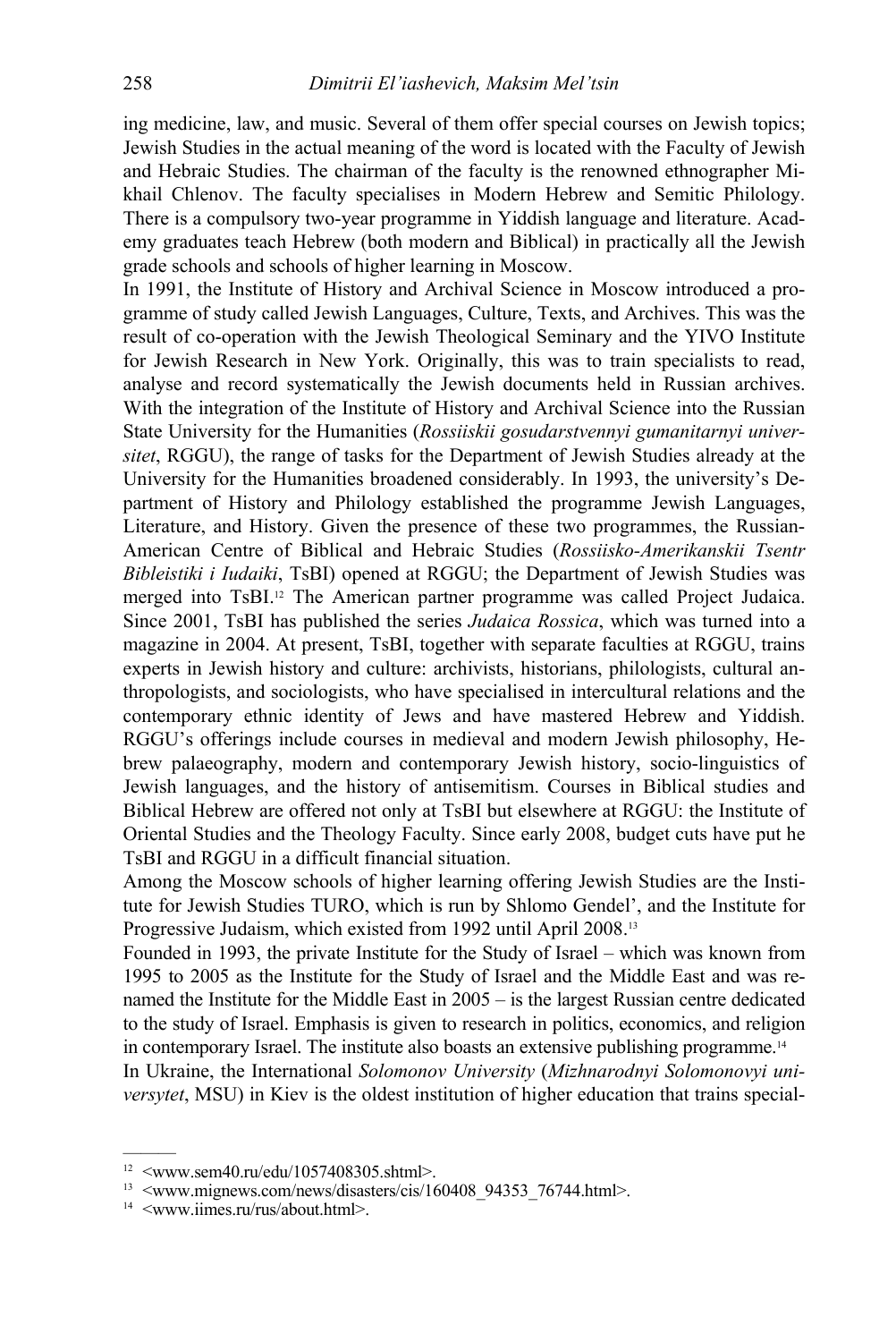ists in Jewish Studies.15 The MSU's Department of Jewish Studies trains historians and philosophers.

#### *Networks and Exchange*

The Sefer Centre for specialists in Jewish Studies has a special place among the institutions and organisations mentioned here.16 It came into being at the initiative of two professors in Jerusalem, Nehemia Levzion and Shaul Stampfer, as an independent department of the International Centre for University Teaching of Jewish Civilization, which is located at the Hebrew University in Jerusalem. The Sefer Centre was officially registered in December 1994. Its goals are to network scholars and co-ordinate the activities of various organisations. Among the up-and-coming scholars, the centre is a highly recognised institution.

The annual international interdisciplinary conferences that have been organised under the aegis of the Sefer Centre since 1994 are very productive for academic exchange.17 The differentiated system of sections, the growing number of participants from around the world, and the diversity of topics convey an impression of the state of the Jewish Studies in the post-Soviet realm and make these conferences the highlight of the Jewish academic year. The academic level of the first Sefer conferences was rather low: Many participants, especially those from the provinces, lacked the academic tools of the trade, and they were not aware of the state of international research.18 Gradually, however, the level has grown considerably as the publications show.

Since summer 1996, Sefer has organised similar conferences for young scholars. Every year since 1997, the most interesting contributions from these conferences have also been published in collections within the series *Tirosh – Trudy po iudaike*. Together with the Institute of Slavic Studies of the Russian Academy of Sciences, Sefer conducts an annual conference dedicated to topics related to the Jewish-Slavic cultural dialogue. Another Sefer activity are the Jewish summer and winter schools for students and doctoral candidates. Each year up to ten such schools take place with several hundred participants. Furthermore, since 2003, field schools have been organised where methods of field research are taught.

The Sefer Centre holds continuing education courses and re-education seminars for university instructors, who are overwhelmingly from the provinces. Since 1997, young specialists have been sent to Israel for a year-long internship within the framework of the Eshnav programme. The programme is aimed at young scholars who are pursuing their research projects and young instructors who are preparing classes on Jewish topics. The Sefer bureau organises lecture series and courses by leading experts at provincial universities.

Sefer's multi-faceted activity touches on many areas of Jewish education and academic research. The centre offers methodical help in the conception of curricula in the field of Jewish Studies, organises themed seminars, and offers help in putting together academic libraries.

 $15$  <www.isu.edu.ua/ru/index0.html>.

<sup>&</sup>lt;sup>16</sup> <www.Sefer.ru/>.

<sup>17</sup> Charnyi, "Pozdnesovetskaia i postsovetskaia iudaika", p. 269.

 $18$  ibid.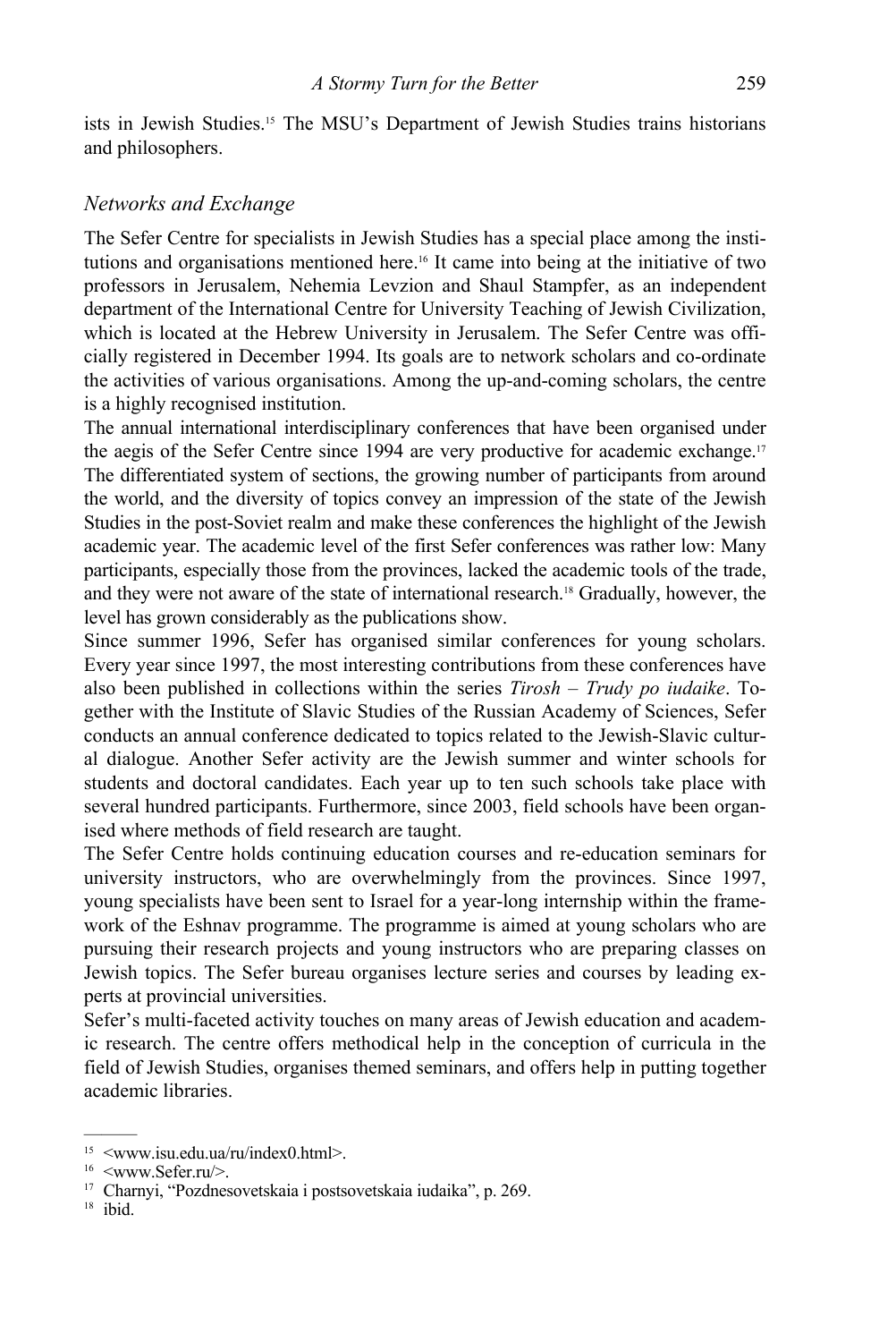#### From Flourishing to Waning

By the mid-1990s, the number of new institutions in the field of Jewish Studies declined somewhat. But the market for research and teaching, which had looked satiated, began to grow again and went through a second boom at the turn of the century.

In 1998, the Centre of Jewish Studies and Jewish Civilisation (*Tsentra iudaiki i evreiskoi tsivilizatsii*) was founded under the auspices of the Institute of Asian and Africa Studies at Moscow State University on the basis of a tripartite agreement between the Moscow State University, Jewish University of Moscow, and the Hebrew University in Jerusalem. The centre's director was Arkadii Kovel'man, historian of antiquity and Talmud specialist, on the Russian side and Professor Israel Bertal on the Israeli side.19 The centre offers bachelor and master's programmes in Jewish history, philology, and the economics of modern Israel. The centre's offering of courses is compiled with the Chais Center for Jewish Studies in Russia, an affiliate of the Hebrew University, and is co-ordinated with the programme at the Simon Dubnov Advanced School for Humanities. The centre also offers individual courses at the historical and philosophical faculty of Moscow State University. The chair of Jewish Studies created at the centre in 2005 is held by Kovel'man.

An analogous institution was created along the same lines at the Faculty of Philosophy and Political Science at St. Petersburg University and – the Centre for Biblical and Hebrew Studies (as of 2002, the Centre for Biblical and Jewish Studies, *Tsentr biblieistiki i Iudaiki*) was a joint project between St. Petersburg University, the Petersburg Institute of Jewish Studies, and the Hebrew University in Jerusalem.20 In addition to Biblical studies, this centre teaches medieval studies and the history and culture of East European Jewry. In 2003, it began to publish a multi-lingual journal: *Jewish Studies. Texts and Research*. The *Center "Petersburg Judaica"* (*Mezhfakul'tetskii tsentr "Peterburgskaia iudaika"*) of the European University at St. Petersburg opened its doors in 1999.21

Since 2002, special courses in Jewish Studies have been on offer in St. Petersburg and Moscow for older school students. These courses were initially developed by individual Jewish schools of higher learning and are co-ordinated today by an interuniversity centre.

Among the new institutions was also the International Research Centre for Russian and Eastern European Judaism (*Mezhdunarodnyi issledovatel'skii tsentr rossiiskogo i vostochnoevropeiskogo evreistva*), which opened in Moscow in 2003. It is headed by Oleg Budnitskii and awards stipends to scholars in Jewish Studies.22 The centre combines scholarly research with the functions of a foundation. Together with the Sefer Centre, it organised the VIII Congress of the European Association for Jewish Studies in Moscow. At the end of 2007, International Research Centre de facto suspended its activities due to a shortage of funds.

<sup>19 &</sup>lt;www.jum.ru/rusjum/rvdeps/rveducatproject.htm>.

<sup>———</sup>  20 Ibid.

<sup>&</sup>lt;sup>21</sup>  $\leq$ www.eu.spb.ru/index.php?option=com\_content&task=blogcategory&id=96&Itemid=109>.<br><sup>22</sup>  $\leq$ www.worldhist.ru/science/center/Iudaei.htm>.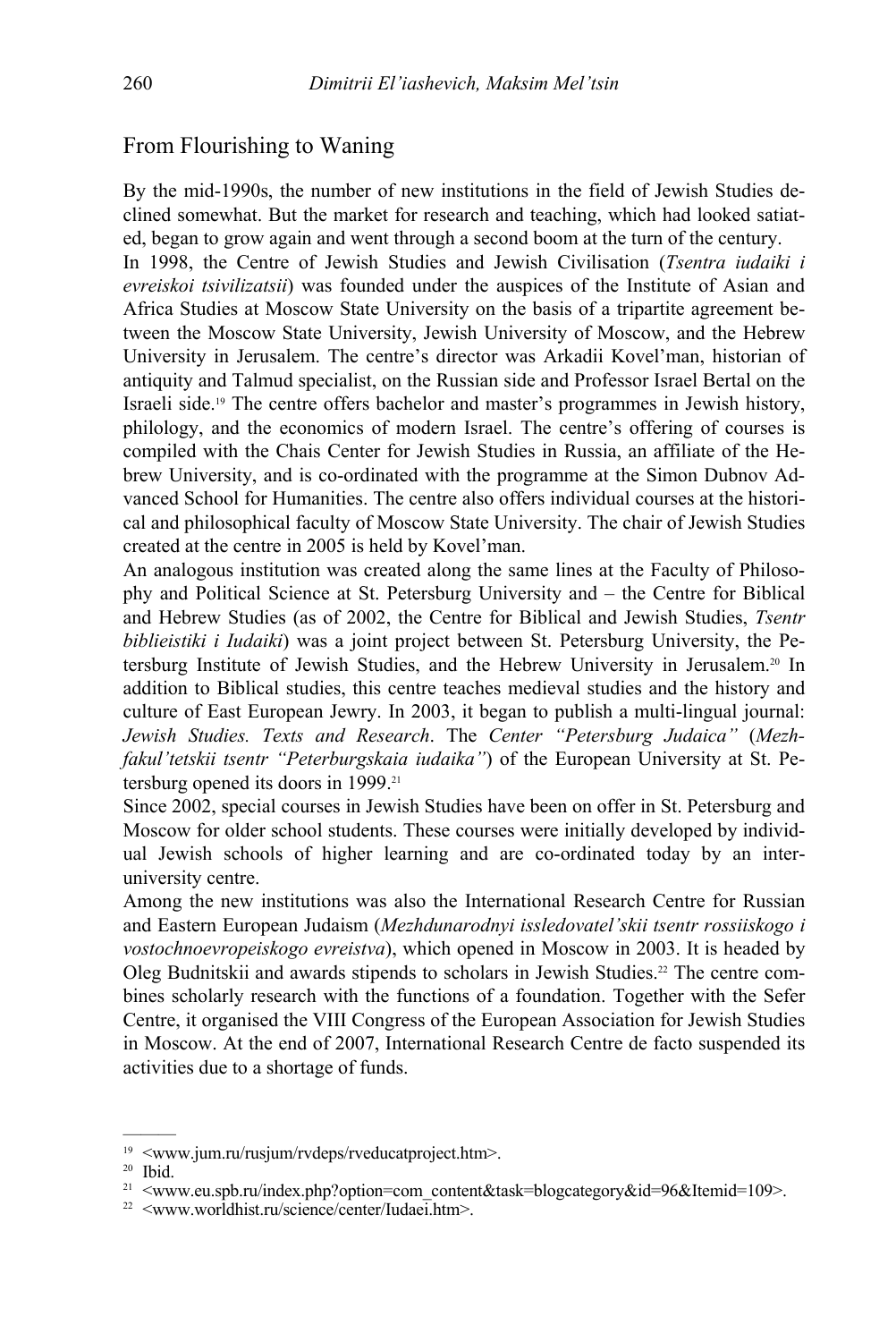The Centre for Middle Eastern Research (*Tsentr blizhnevostochnykh issledovanii*), part of the Moscow State Institute of International Relations, came into being in 2004. The director is Andrei Fedorchenko, a leading specialist on the Israeli economy.23

The new boom is not limited to the Russia's two major cities. There is, for example, a Centre for Israel and Jewish Studies (*Tsentr Izrailevedeniia i Iudaiki*) at the Ural State University in Ekaterinburg.24 The Krasnoiarsk Institute for Social Workers cooperates primarily with the American Jewish Joint Distribution Committee (JDC) and, since 2000, has organised conferences under the rubric "The Jews in Siberia and the Far East: Past and Present".25

Jewish higher religious education has also developed in Russia. In February 1989, Rabbi Adin Steinsalz founded the Academy of World Civilisations under the auspices of Soviet Academy of Sciences. Since 1992, the academy has been known as the *Institute for the Study of Judaism in the CIS* (*Institut izucheniia iudaizma v SNG*). Within the Academy of World Civilisations was the educational centre Mekor Khaim, the first legal Jewish religious educational establishment in the Soviet Union.26 Today there are several yeshivas in the country, most of which belong to the Tomchei Tmimim ("supporters of the pure ones") network of the Chabad-Lubavitch movement. There is also a Jewish school of higher learning for women, the Institute Makhon Khamesh, under the auspices of the Federation of Russian Jewish Communities. The Institute Makhon Khamesh offers religious and secular education.<sup>27</sup> In 2003, the Chabad founded a similar institution for boys in Moscow: the International Institute of the 21st Century (Hebrew University) (*Mezhdunarodnyi institut XXI veka* [*Evreiskii universitet*]).28

New centres for Jewish Studies also came into being in Ukraine. In 1998, the eastern Ukrainian branch of the International Solomonov University opened in Kharkiv. It has an international centre for research of the khazar culture and publishes its own journal. Additional facilities that deal with the study of Jewish culture are the *Ukrainian Institute for Holocaust Studies* and the Judaica Institute (founded 1993), from which the Centre for Research on the History and Culture of East European Jewry emerged.29 This centre also has de facto suspended its activity due to financial difficulties. In 2008, a restructuring of the National Academy of Sciences of Ukraine resulted in the creation of a *Centre for Jewish History and Culture* (*Tsentr ievreiskoї istoriї i kul'tury*).30

The offerings in Kiev include an interdisciplinary programme in Jewish Studies at the Kiev-Mohyla Academy. Jewish Studies are also offered at Donetsk State University and the Horlivka Pedagogical Institute as well as via individual courses in L'viv, Simferopol', Mykolaїv, Chernivtsi, and elsewhere in Ukraine. In Odessa, the Orthodox religious organisation Or sameach supports training in the field of Jewish Studies. It includes a secondary school, a cheder, a yeshiva, and a local branch of the *Crimean University for the Humanities*. The *Maor Centre*, which was recently founded in

<sup>23 &</sup>lt;www.mgimo.ru/nksmi/cbi/index.phtml?text=full>.

<sup>24 &</sup>lt;http://fir.usu.ru/research/israel/>.

<sup>&</sup>lt;sup>25</sup> The conference papers appear in the series *Istoriia Evrei v Sibiri i na Dal'nem Vostoke*.<br><sup>26</sup> <www.religare.ru/article13081.htm>.

<sup>27 &</sup>lt;www.chamesh.ru/>.

<sup>28 &</sup>quot;Evreiskaia zhizn'. Itogi 2003 goda", *Russkii arkhipelag* (Setevoi proekt *Russkogo mira*), <www.archipelag.ru/ru\_mir/religio/resume/euro2003/>; "Ob"iavlenie o nabore abiturientov na 2004-2004 uchebnyi god", http://base.ijc.ru/o\_vyz19.html>. 29 <www.judaicacenter.kiev.ua/index.php?lang=1>.

<sup>30 &</sup>lt;www.ipiend.gov.ua/?mid=106>.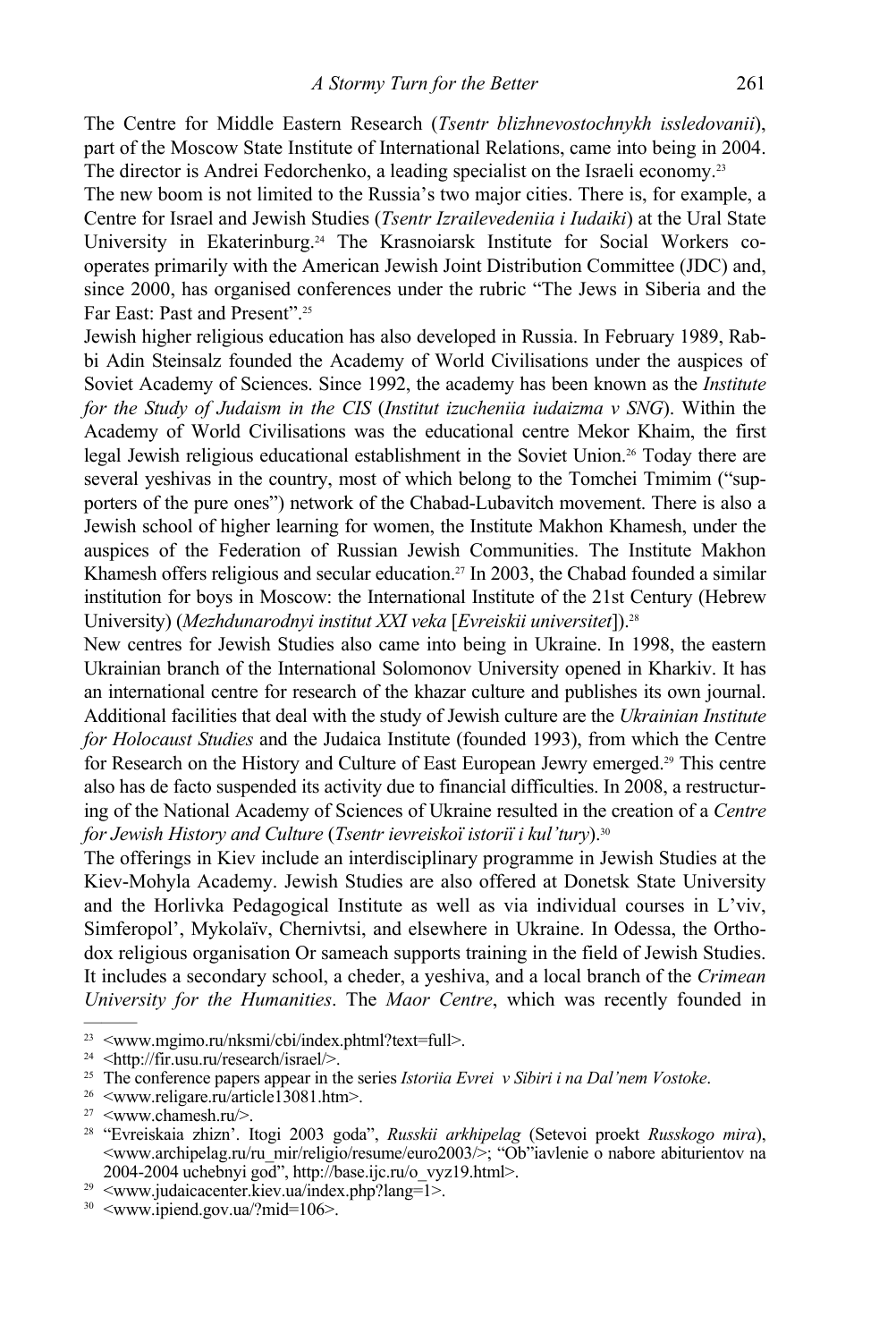Ukraine, co-ordinates the activities of all Ukrainian schools of higher learning that offer Jewish Studies.31

In Belarus, the most important centre for teaching Jewish Studies was the International Institute of the Humanities, founded in 1999 as part of Belarus State University. Its programme was divided between Jewish art and culture. Since the authorities liquidated the institute in 2004, the key centre for Jewish Studies has been the Museum of the History and Culture of Jews in Belarus, in Minsk.<sup>32</sup>

In Moldova, Jewish culture is researched at the Moldovan Academy of Sciences within the Institute of Interethnic Research and the Institute of Cultural Heritage. Hebrew is taught (together with Romanian!) at the State University of the Republic of Moldova. Corresponding offerings are to be found at the State University at Tbilisi in Georgia and the Kyrgyz-Russian Slavic University in Bishkek.33

Until recently, it was possible to characterise post-Soviet Jewish Studies as enjoying a period of vibrant growth. After the collapse of the Soviet Union, an institutional foundation for a steady stream of new research topics and young scholars was created. However, organisational efforts alone do not yield scholarly results. It will take a certain amount of time until a new generation can produce full-fledged academic work. If the positive trends of the late 1990s and recent years continue, Jewish Studies in Russia could in the near future achieve important results and reach international standards. However, in late 2007 and early 2008, the situation changed noticeably. One part of the institutions ceased operating, and another is now in financial crisis. The private institutions have been hit hardest, but state schools are struggling with insufficient funding as well.

Jewish Studies in the post-Soviet realm were initially financed mainly by the JDC, which was replaced by the Jewish Congress of Russia and a number of private foundations outside Russia. In the meantime the JDC has completely suspended its activities in this field, while the Jewish Congress of Russia has cut the means for education and research by 60 per cent. At most, the Petersburg branch of the Jewish Congress and the private foundation Avi Chai are willing to provide noteworthy subsidies to build up Jewish Studies, but their possibilities are limited. The financial crisis is rooted less in political causes than economic ones, for example, ineffective fundraising and confusing Russian legislation on non-profit status. As far as state academic structures are concerned, their budgets are not being cut, but those budgets have not been adjusted to meet the general increase in the cost of living in Russia. As a result, they are gradually experiencing a lack of funds.

#### Jewish History

———

History is one of the most fruitful areas of Jewish Studies in Russia. The rapid development of the past 20 years particularly in this field shows, for one, that there is a

<sup>31</sup> V. Likhachev, A. Fedorchuk, "Vysshee obrazovanie v oblasti iudaiki na postsovetskom prostranstve", <http://www.kehila.ru/article/?32>.<br><sup>32</sup> <www.charter97.org/rus/news/2004/02/04/inst>.

<sup>33</sup> Likhachev, Fedorchuk, "Vysshee obrazovanie".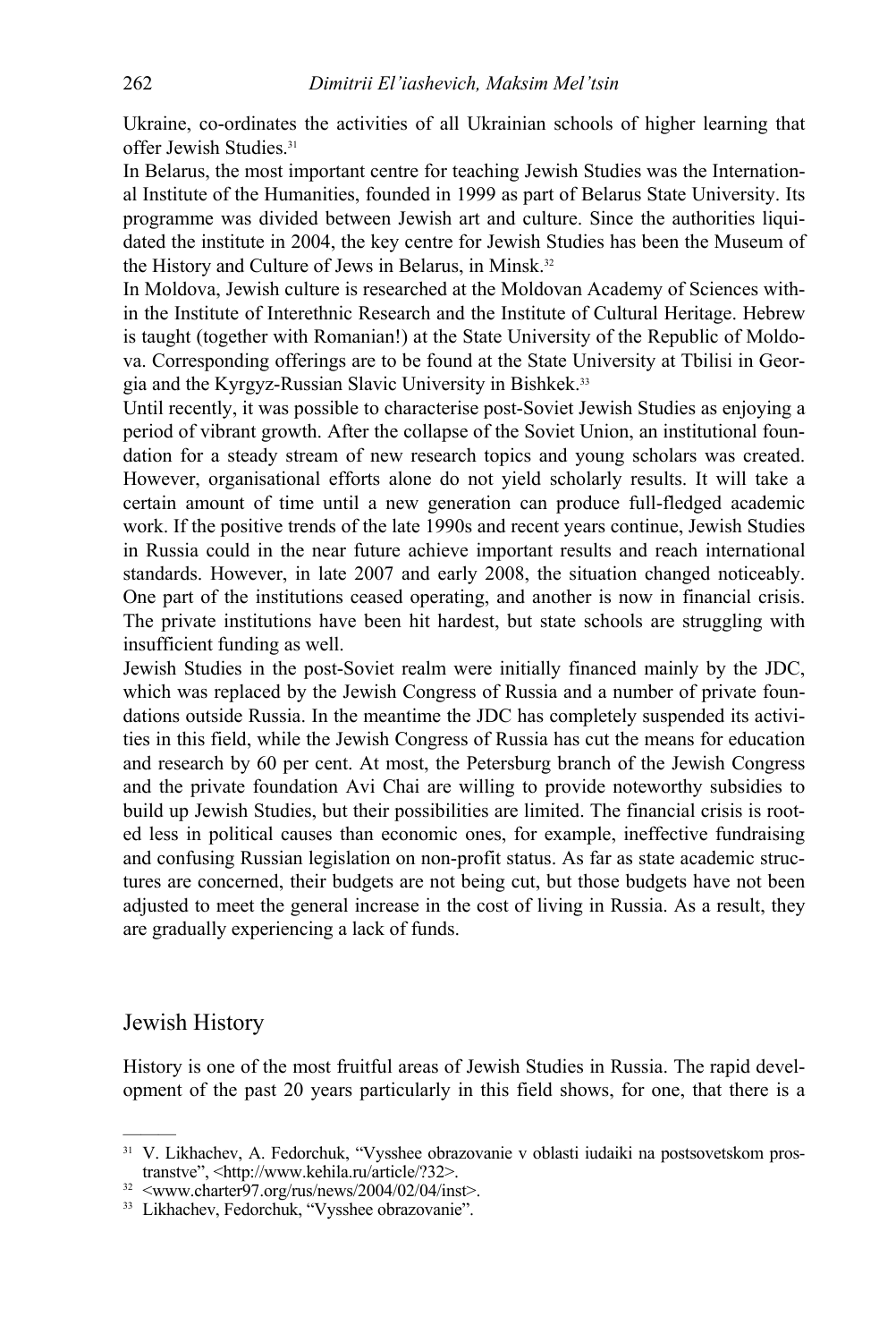great need for historical research and, for another, that the field was previously underdeveloped. The number of academic publications on Jewish history and culture in Russia is overwhelming. Alone the Russian-Israeli publishing house Gesharim – Mosty kul'tury has put out over 300 books, with a total number of 1 million copies.<sup>34</sup> Academic titles also appear at the same publishing house in the series Biblioteca Judaica, however, the works here involve mostly translations. The spectrum of publications stretches from periodicals to source editions, from collections to monographs. Regional topics are at present one of the most popular fields. The history of the shtetl, religion, and culture, migration, assimilation, and other aspects of Jewish lifeworlds in the past and present were not researched in the Soviet era. Even the most elementary information in these fields was off-limits to researchers. After the end of the Soviet Union, this deplorable situation prompted a large number of studies into local history based on sources from provincial archives.<sup>35</sup> This work has primarily served to collect data. Systematic analysis remains to be done.

The opening of the archives has given historians previously unimaginable opportunities. Academic or pseudo-academic publications containing source materials make up a considerable part of the publications in Jewish Studies. One of the largest archival science projects is the series Documents on the History and Culture of Jews in the Archives of Russia, Ukraine, and Belarus, which was initiated by the Centre for Biblical and Judaic Studies at RGGU, guides to the sources in post-Soviet archives. Between 1997 and 2006, descriptions of the archives of Moscow, Kiev, and Belarus appeared.36 Another six volumes are planned, with the next one covering the archives of St. Petersburg. Vaad of Russia, the Holocaust Centre, and the Centre for Research on the History and Culture of East European Jewry each have their own Archive projects. Collections with archival material on certain topics – for example, the pogroms on Russian, Ukrainian, and Belarusian territory during the Civil War era, the activity of the Jewish Anti-Fascist Committee, agitation and propaganda material, etc. – have been appearing.<sup>37</sup>

The huge interest within the Jewish community in everything that belongs to national history and tradition helps to fill in the gaps of knowledge. Among the publications on Jewish history, there are numerous reference works, textbooks, and non-specialist literature. Since 1994, the Russian Jewish Encyclopaedia has been published amid a controversy surrounding its content. There have been six volumes thus far. Similar publica-

<sup>&</sup>lt;sup>34</sup> Praisman, ed., *Istoria Evreev Rossii*, p. 670.<br><sup>35</sup> According to estimates by Aleksandr Frenkel', the editor in chief of the journal Narod knigi v mire knig, 215 books related to Jewish regional studies were published between 1991 and 2003 in the former Soviet Union (83 of them dealt with the history of Jewish communities in Russia, 94 with those in Ukraine), quoted in Charnyi, "Pozdnesovetskaia i postsovetskaia iudaika", p. 275.

<sup>&</sup>lt;sup>36</sup> M.S. Kupovetskii, E.V. Starostin, M. Veb, eds., *Dokumenty po Istorii i Kul'ture Evreev v Arkhivakh Moskvy: Putevoditel'* (Moscow 1997); M.S. Kupovetskii, Е.V. Starostin, M. Veb, eds., *Dokumenty po Istorii i Kul'ture Evreev v Arkhivakh Belarusi: Putevoditel'* (Moscow 2003); E.I. Melamed, М.S. Kupovetskii, eds., *Dokumenty po Istorii i Kul'ture Evreev v Arkhivakh Kieva: Putevoditel'* (Kiev 2006). 37 See, for example, L.B. Miliakova, ed., *Kniga pogromov: Pogromy na Ukraine, v Belorussii i* 

*evropeiskoi chasti Rossii v period Grazhdanskoi Voiny 1918–1922, sbornik dokumentov* (Moscow 2007); D.G. Nazhdafov, ed., *Stalin i Kosmopolitism, 1945–1953: Dokumenty agitpropa TsK KPSS* (Мoscow 2005); Sh. Redlikh, G. Kostyrchenko *Evreiskii antifashistskii komitet v SSSR 1941-1948. Dokumentirovannaia istoriia* (Moscow 1996); A.N. Iakovlev, ed., *Gosudarstvennyi antisemitism v SSSR. Ot nachala do kul'minatsii. 1938–1953, sbornik dokumentov* (Moscow 2005).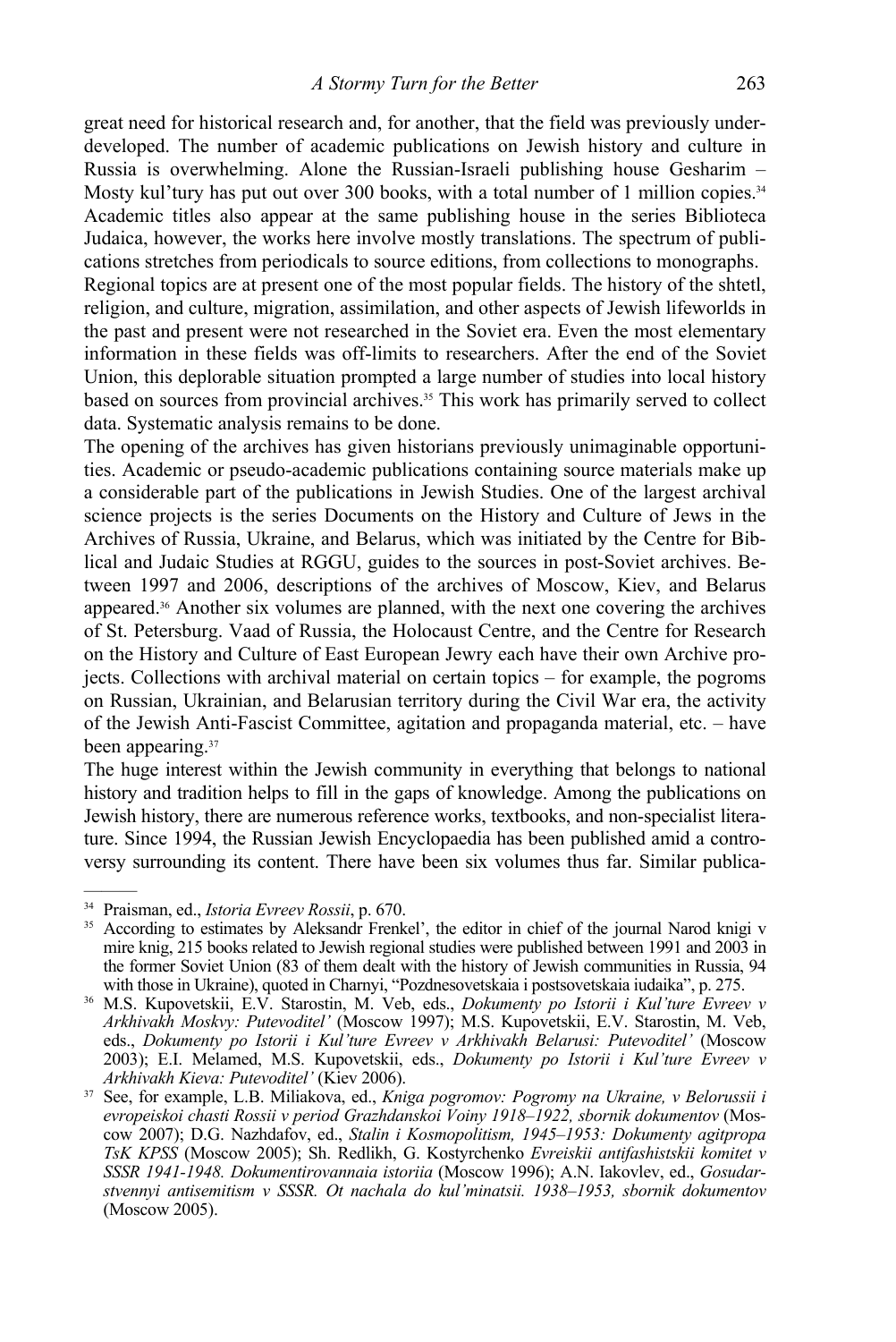tions have been planned for Ukraine and Uzbekistan. The Kratkaia evreiskaia entsiklopediia, which appeared in Israel, and the re-print of the standard 16-volume Evreiskaia entsiklopediia, which appeared at the publishing house Brokgaus-Efron, have circulated widely. A comprehensive university textbook for schools of higher learning, Istoriia Evreev Rossii [History of the Russian Jews], has been in existence since 2006.<sup>38</sup>

With Russia's active Middle East policy, Israeli Studies have grown rapidly in Russia. Holocaust research, which simply did not exist in the Soviet Union, has undergone considerable development. As early as 1989-1990, there were groups collecting and examining oral testimony on the history of the Holocaust. In 1992, the Holocaust Information Centre was founded in Moscow under the direction of the historian and philosopher Mikhail Gefter (1918–1995). In 1997, the Holocaust Foundation was added. The information centr has the most Holocaust researchers in the post-Soviet realm. Their goals are to keep the memory of the victims of the Holocaust alive, to build museums and exhibitions, to embed the topic in the curricula of schools and institutions of higher learning, to hold commemoration ceremonies, to set up monuments for the victims, as well as to collect documents, testimony, and memoirs. The centre has published several dozen books on the subject and is working on an encyclopaedia of the Holocaust on the territory of the Soviet Union. 39 The Holocaust Foundation runs summer schools and continuing education seminars for teachers at secondary schools and institutions of higher learning.

In Ukraine and Belarus as well, a number of institutions have been created to address the history of the Holocaust: Educational centres exist in Kiev, Dnipropetrovs'k, Kharkiv, L'viv, Minsk, and Brest. All of these organisations organise conferences on the topic of the Holocaust and publish periodicals and books.<sup>40</sup> Until the mid-1990s, research in Ukraine was dominated by the collection of materials and local studies.<sup>41</sup> In the last few years, the spectrum has grown broader. Dissertations and monographs have appeared, and a substantial assessment of the tragedy is gradually getting underway.42

Although scholarly research of Jewish history has made remarkable progress in the past 20 years, general educational and popular publications are predominant. There is also a lack of translations of standard Western works. Most Russian works focus on the recent past and do not go beyond the 20th century. This not surprising, for due to the taboos that existed in the Soviet Union, a large gap in the historiography had come into being. Works on other periods are therefore clearly underrepresented.

<sup>&</sup>lt;sup>38</sup> Praisman, ed., *Istoriia Evreev Rossii*.<br><sup>39</sup> Ibid. p. 273. In 2005 the publisher ROSPEN released a monumental 800-page Russian translation of a work prepared by U. Laker (English original published by Yale University Press):<br>Kholokost: Entsiklopediia (Moscow 2005).

<sup>&</sup>lt;sup>40</sup> The magazine *Kholokost i sovremennost'* appears in Kiev. *Problemy Kholokosta* and the series *Ukrainskaia biblioteka Kholokosta* appear in Dnipropetrovs'k. 41 See Ia. Khongisman, *Katastrofa evreistva Zapadnoi Ukrainy* (L'viv, 1998); S. Elisavetskii, *Polve-*

*ka zabveniia: Evrei v dvizhenii Soprotivleniia i partizanskoi bor'be v Ukraine (1941 — 1944)* (Kiev 1998); Iu. Marionvskii, E. Shofar, *Istorichko-kraevedchskii al'manakh* (Dokumenty i materialy po istorii evreev na Cherkasshchine. Nach. XIX st. – 1960) (Cherkassy 2004); *Evreiskoe* 

<sup>&</sup>lt;sup>42</sup> I. Shchupak, "Opyt izucheniia i prepodavaniia istorii Kholokosta v postsovetskoi Ukraine", in Epshtein, ed., *Evrei v postsovetskikh stranakh*, pp. 232-241.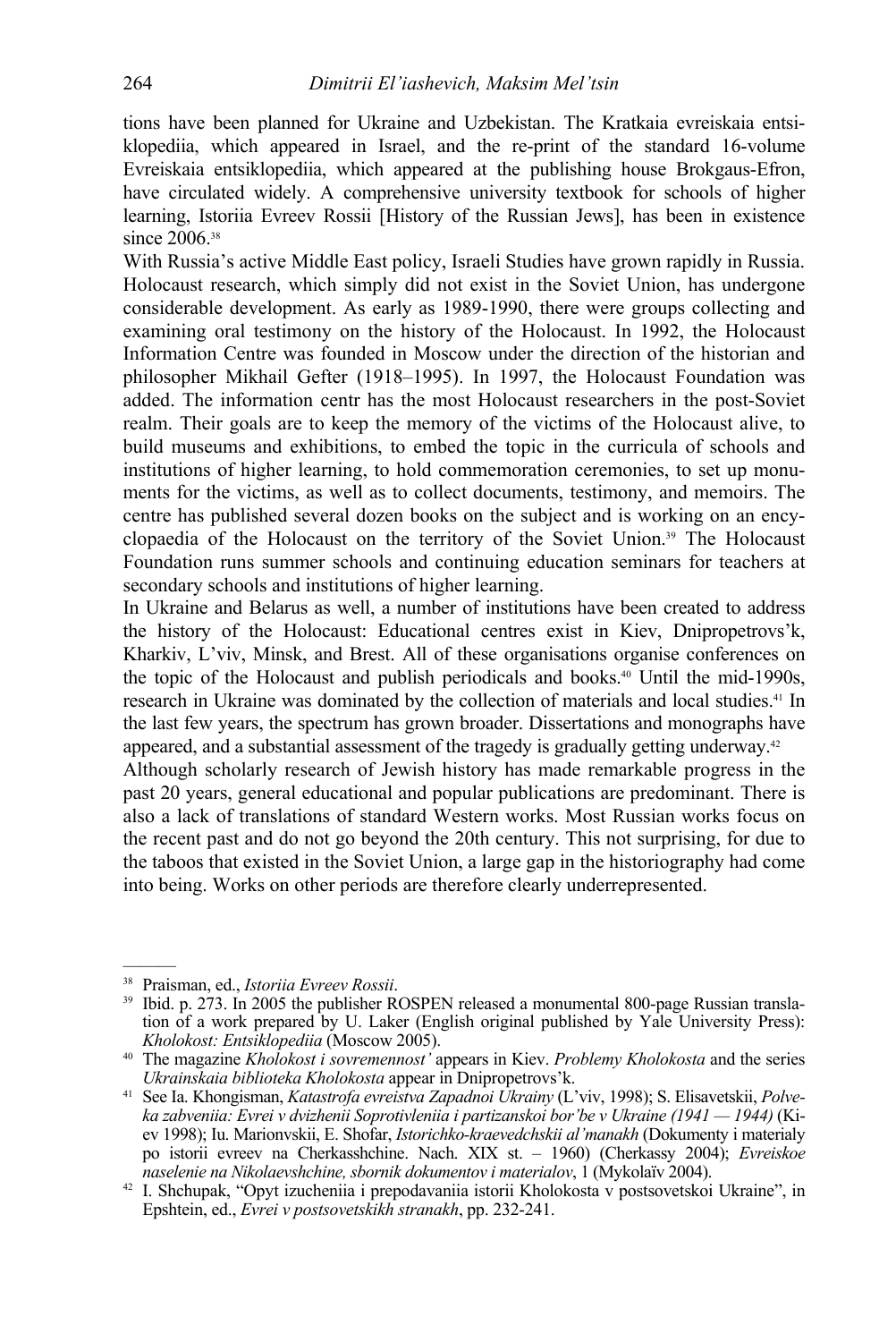## Ethnography and Anthropology

The flowering of ethnographic research in Jewish Studies in the past 20 years in the end has to do with the overall development of ethnology, which did not exist as a discipline in the Soviet Union. Ethnography as an ancillary discipline to history was very limited theoretically and practically. Only after 1991 was this gap slowly closed.

In 1981, the Moscow-based Jewish Historical and Ethnographic Commission developed a plan to research Jewish monuments in which particular emphasis was put on non-Ashkenazi communities and Judaising communities. In 1991, researchers from St. Petersburg began systematically documenting Jewish cemeteries and traditional Jewish art in Ukraine. The Petersburg Institute of Jewish Studies and the Centre of Jewish Art at the Hebrew University in Jerusalem conducted several dozen ethnographic expeditions between 1992-2001 in Ukraine, Belarus, Lithuania, Poland, Bulgaria, Romania, Uzbekistan, Georgia, and the Eastern Caucasus. During these expeditions, they measured more than 300 synagogues and described approximately 200 cemeteries.43 Numerous works have appeared based on the results of these expeditions. The Centre Petersburg Judaica also conducts folklore, archaeological and ethnographic expeditions.

Since the start of the 21st century, there has been a growing interest in Khazar culture. The International Solomonov University has organised archaeological expeditions to the Don, the lower Volga, and the Northern Caucasus. Colloquia on the matter took place in Jerusalem in 1999 and Moscow in 2002.44 At the same time, interest in the Mountain Jews is booming. In March, the first international academic symposium took place on this subject.45 Research is concentrated on Makhachkala und Nal'chik, where Iurii Murzakhanov, one of the most important experts, works. Several collections with documents have appeared here as well.<sup>46</sup> Since the 1990s, the Karaim have been attracting greater attention from scholars.47 A catalogue on the Mangup cemetary, where excavations took place in 2004, is due out shortly.

One of the biggest ethnographic projects is the field school in Jewish Studies in the Crimea, which was organised by the Sefer Centre. The project managed to describe in full one of the oldest Jewish cemeteries in Eastern Europe: the Chufut Kale cemetery. In the course of 12 expeditions between 2004 and 2007, approximately 3,400 gravestones from the 14th-20th centuries were collected. An electronic catalogue is being created.48

<sup>&</sup>lt;sup>43</sup> V. Dymshits, A. Fedorchuk, B. Khaimovich, "Polevye shkoly po iudaike na postsovetskom prostranstve", *Evroaziatskii evreiskii ezhegodnik*, 5764 (2003-2004) (Kiev 2004), p. 177.

<sup>&</sup>lt;sup>44</sup> Vladimir Petruchin, Vol'f Moskovich, Artem Fedorchuk, eds., *Khazary* (Moscow and Jerusalem 2006). 45 Charnyi, "Pozdnesovetskaia i postsovetskaia iudaika", p. 265.

<sup>46</sup> See, for example, Danilvoa S.A. *Istoriia i etnografiia gorskikh evreev Kavkaza* (Nal'chik 1998);

<sup>&</sup>lt;sup>47</sup> M.B. Kizilov, *Karaimy: Ot kimmeriitsev do krymchakov (narody Kryma s drevneishikh vermen do kontsa v.)* (Simferopol' 2004); О. Belyi, "Dokumenty k istorii rossiiskoi karaimistiki v pervye gody posle smerti A.S. Firkovicha", *Desiataia ezhegodnaia mezhdunarodnaia mezhdistsiplinarnaia konferentsiia po iudaike 28–30 ianvaria 2003* (Moscow 2003); I. Iurchenko, O. Kefeli, N. Iurchenko, O. Beregovs'kii, *Karaims'ke kladovishche bilia Halycha. Kataloh nadmohil'nikh pam'iatnikiv* (L'viv and Halych 2000). 48 A. Fedorchuk, "Polevye shkoly po iudaike v Krymu i ikh pervye rezul'taty", in Epshtein, ed.,

*Evrei v postsovetskikh stranakh*, pp. 146-151.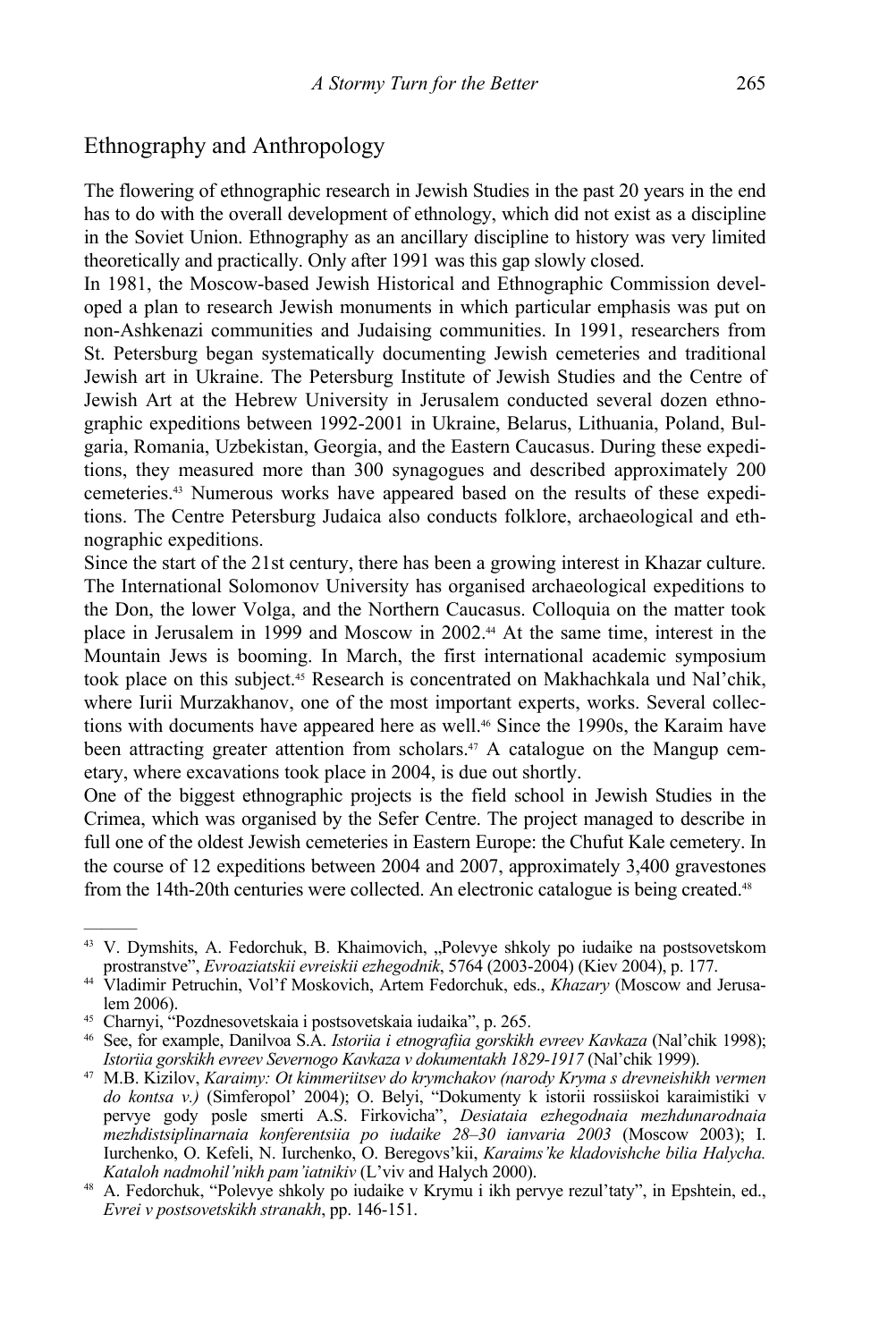These expeditions have collected an enormous amount of material, which must now be analysed. Unfortunately, the interdisciplinary discipline of ethnography does not fit in well with the traditional Russian system of higher education. Therefore field studies on Jewish topics are also torn apart and distributed over various related disciplines such as history, cultural anthropology, philology, or sociology. This in turn makes it difficult to teach a common method and leads to a certain isolation within academia.

### Jewish Philology

———

Every philology presupposes mastery of the language to be investigated. However, despite extensive contact with Israel and the abundance of learning opportunities, most Russian scholars have yet to master Modern Hebrew well enough. The Philological Faculty of the Maimonides Academy, the chair of Jewish Studies within the Institute of Asian and Africa Studies at Moscow State University, and the Institute of Oriental Studies at RGGU put considerable emphasis on Modern Hebrew. The study of Biblical and Medieval Hebrew, which was permitted within Soviet academia, remains strong at a high standard. The Soviet tradition of Qumran and Hebraic Studies continues in St. Petersburg at the Institute of Oriental Manuscripts of the Russian Academy of Sciences.49 By contrast, at the Centre of Hebraic Studies, which used to be the Oriental Studies Faculty at Petersburg University, this problem has almost been eliminated. The chair of Semitology specialises primarily in Arabic philology, and only two Hebraists work there.

In the field of Yiddish, there has been no noteworthy progress in the last 20 years. There are several reasons for this. There are only a few native-speakers of the language left. Many documents are available in two languages so that researchers are not inevitably forced to consult the Yiddish original; Yiddish has a lesser status compared to Hebrew. As a result, sponsors as well have less of an interest in supporting the study of Yiddish. Nonetheless, Yiddish philology in Russia is taken quite seriously. The leading centre for the study and teaching Yiddish is today – thanks to the close connections with academic centres in the United States – the TsBI of the RGGU. It was here that the only modern Russian textbook for Yiddish appeared.<sup>50</sup> In addition, the annual conferences at the Sefer Centre dedicate a section to Yiddish.

An interesting social phenomenon in Russia in recent years, especially in St. Petersburg, is "the return to Yiddish". Private groups of enthusiasts organise lessons and courses to popularise Yiddish culture and translate texts from Yiddish into Russian. The leaders of the movement are Aleksandr Frenkel' and Valerii Dymshits, who have both been actively supported by émigré scholars in the West and Israel, such as Mikhail Krutinov and Velvl Chernin.

The study of Jewish literature is at a relatively high level in Russia and Belarus. It deals with classical Hebrew texts as well as Israeli contemporary literature and jour-

<sup>49</sup> I. P. Tantlevskii, *Istoriia i ideologiia Kumranskoi obshchiny* (St. Petersburg 1994); Teksty Kumrana. II. ed., Intr., translations from ancient and Aramaic languages, A.M. Gazov-Ginzberg, M.M. Elizaroskaia, K. B. Starkovaia, comm. (St. Petersburg 1996).

<sup>&</sup>lt;sup>50</sup> S.A. Sandler, *Idish: Uchebnik dlia russkogovoriashchikh* (Moscow 2001). This was based on a book published by the same author in the last days of the Soviet Union, *Samouchitel' iazyka idish* (Moscow 1989).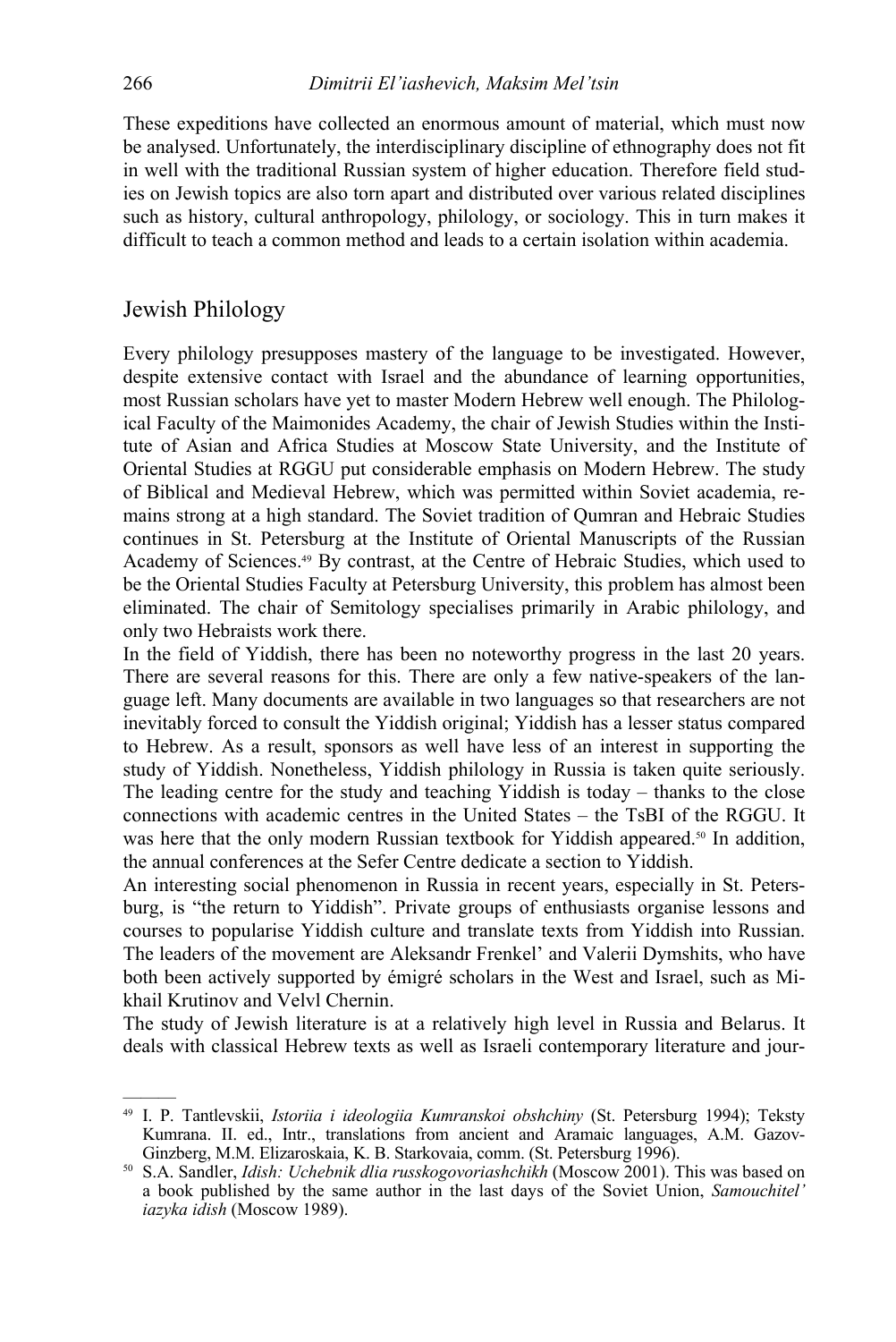nalism.51 Research on the specifically Jewish mentality and the study of Russian-Jewish literature is enjoying some popularity. An important factor for arousing interest in Jewish literature is the large amount of translations from Hebrew and Yiddish that have appeared in recent years.

## Jewish School Education

There is a system of Jewish education in Russia at the moment that runs from nursery school to postgraduate level. But that does not mean that these institutions have solved their tasks satisfactorily, especially as their content is fiercely debated.

At the beginning of the 1990s, when Jewish Studies began its renaissance, school education was not forgotten. At first, there were Sunday schools and experimental Jewish classes at general education state schools. By 1991, there were 20 Jewish schools in Moscow alone, both Sunday and day schools, teaching around 650 pupils.<sup>52</sup> The exodus of Jews from the former Soviet Union to Israel was at this time in full gear; the main task of the Jewish schools was to prepare children for the new country and the transition to Israeli schools. In these transition schools, emphasis was on basic Hebrew and Jewish culture and history. The main problem facing the schools was the high turnover of students. Children arrived at Jewish schools only a year or two before their planned departure. New pupils were constantly showing up. This made it difficult to stick to a systematic plan. The second problem was the catastrophic lack of textbooks and teachers manuals and the lack of qualified teaching staff. Nonetheless, the system continued to develop and spread. By 2002, there were around 40 Jewish day schools in the country, with eight of them in Moscow and three in St. Petersburg.

Financing and organisational support for Jewish school education now lie in the hands of various institutions, including the Or Avner network and the international Jewish organisation ORT. In Moscow, the Jewish religious school Mesivta for boys has existed since 1999. In St. Petersburg, a religious Jewish gymnasium Migdal existed from 1991-2008; it has now closed due to financial problems.<sup>53</sup> In 2003, there were some 10,000 children attending Jewish schools.<sup>54</sup> A considerable part of the schools are supported by the Hephzibah Programme of the Israeli Ministry of Education and the Jewish Agency. Alongside the day schools, there are approximately 80 Sunday schools, of which the vast majority of which are financed by FEOR.<sup>55</sup>

Over time, the situation has changed markedly. The decline in Jewish emigration confronted Jewish schools with a new task. The children no longer had to be prepared for departure, but for life in their homeland. This required systematic teaching, new textbooks, and methodological literature, and standardising learning goals. The last few years have seen the development of a number of textbooks on Jewish history for sec-

<sup>51</sup> A. Kriukov, *Ocherki po istorii izrail'skoi literatury* (St. Petersburg 1998); G. Sinilo, *Drevnie* 

*literatury Blizhnego Vostoka i mir Tanakha* (Moscow 2008). 52 V. Sobkin, "Evreiskie shkoly v Moskve (po materialam ekspertnogo oprosa)", *Vestnik evreiskogo universiteta v Moskve*, 3 (1993), p. 7. Unfortunately, statistics at that time were not analysed for national schools, so we have had to use fragmentary evaluations.

<sup>&</sup>lt;sup>53</sup> <www.nashisrael.ru/news/index.php?a=21&i=28856&Krasland\_Session=ec585d82839409b8 4e5278f903288a47>.<br><sup>54</sup> Istoriia evreev Possii. Uchebnik, p. 669.

<sup>&</sup>lt;sup>55</sup> *Istoria ewreef Approximal JewishAgency/Russian/Delegations/Kiev/4>.* Approximal Approximal Approximal Approximal Approximal Approximal Approximal Approximal Approximal Approximal Approximal Approximal Approximal Appr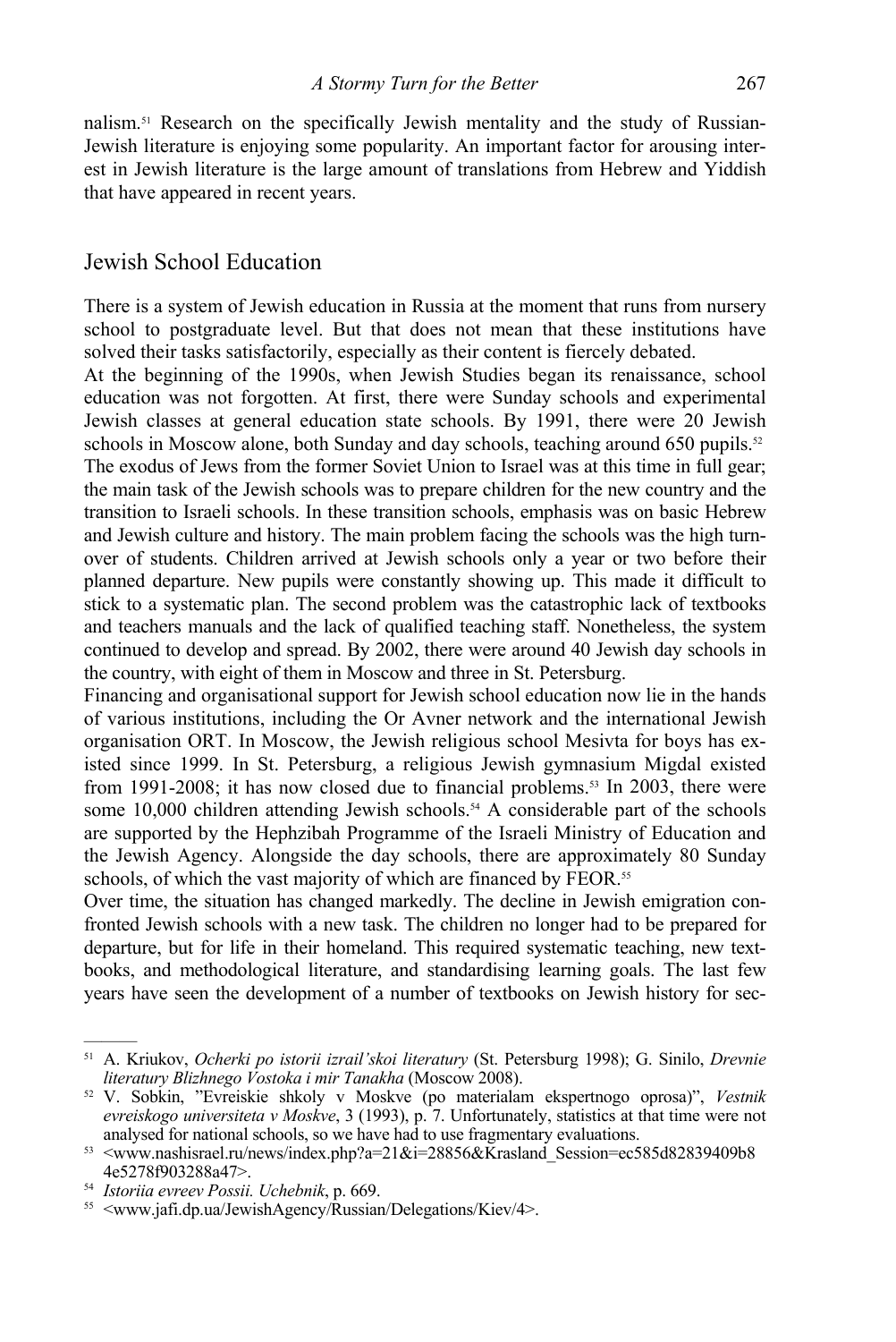ondary schools.56 Curricula and the introduction of teaching goals are being discussed. The question how a Jewish school should look also has to do with ideological positions that come with a religious, secular, Zionist, or some other kind of orientation.

A major problem facing Jewish schools is the lack of a unified curriculum. Many schools follow the example of Israeli schools, although their standards run completely counter to Russian traditions. The first attempt to design a curriculum on the history of the Jewish people was made by the New Jewish School in St. Petersburg in 2002. Since 2003, the development of a special education system for Russia has been supported by the Hephzibah Programme, but these theoretical concepts are far from what is practiced in the schools and are therefore not often implemented.

However, the spontaneity and unsystematic character of the development of Jewish education in Russia is not solely due to specifically Jewish issues. The entire Russian education system is undergoing reforms. Curricula are changing. There is a struggle over standardisation of textbooks. New examination systems are being introduced. Under these conditions, it is not so astonishing that to this day there are still no state standards for national history. Whether this is for better or for worse remains to be seen. On top of all these problems come financial difficulties. The Jewish school system is at present underfinanced.

#### Jewish History in Textbooks and Curricula

In Soviet history textbooks, there was practically no mention made about the Jews. During Perestroika, a decentralisation of the education system got underway. This led to a growing number of school books. This tendency has grown stronger over the years. The various textbooks are written from different political points of view, and Jewish history is accordingly depicted in different ways. The spectrum of topics in the context of which Jews are mentioned stretches from the Khazar Khaganate, to the census of 1897 and the Second World War, to the dissident movement and refusal to grant permission to emigrate during the Brezhnev era, to the resumption of diplomatic relations with Israel. They are conspicuously missing in the texts on the Khmel'nyts'kyi Uprising (1648), the partitions of Poland, the non-Russian population of the Russian Empire and religious affiliation of its subjects, antisemitism during the era of Aleksander III, the last years of Stalin's rule, and the Suez War in 1956.<sup>57</sup> There are, however, a small number of textbooks that discuss subjects such as the pogroms in the Civil War, Jewish agricultural settlement in the Crimea, Stalin's domestic policy and the Soviet Union's pro-Arab policies during the conflict in the Middle East.

A recent analysis of textbooks on Russian history for the latter years of high school from 1996 to 2007 shows that Jewish themes are hardly any better represented than in the Soviet era. The frequency with which Jews are mentioned has somewhat increased but the difference is minimal. All of the textbooks on the history Russia fail to make any reference to the annihilation of the Jews during the war, or they make only insufficient reference to it. The term Holocaust does not crop up in any of the books ana-

<sup>56</sup> For example, M.O. Mel'tsin, *Istoriia evreiskogo naroda: Ucheb. pos. dlia 4-5 klassov srednei evreiskoi obshcheobrazovatel'noi shkoly* (St. Petersburg 2004); D. Dan, *Evreiskii narod v ellinisticheskom mire. Ucheb. pos. dlia 5-6 klassov srednei evreiskoi obshcheobrazovatel'noi* 

<sup>&</sup>lt;sup>57</sup> V. Stolov, "Evreiskaia istoriia v rossiiskoi shkole", *Evreiskaia shkola*, 1 (1998).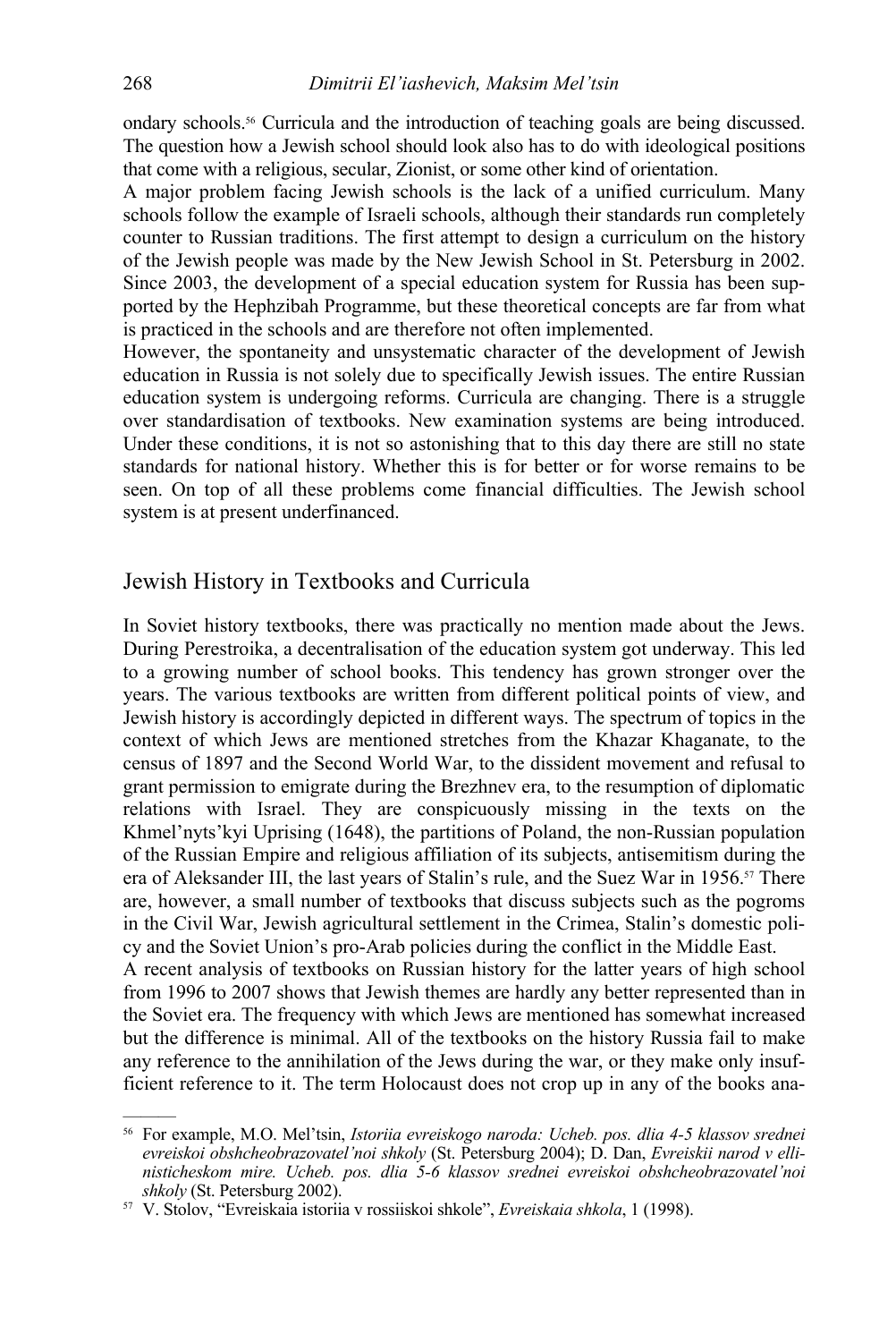lysed.58 And the prevailing ideological direction of textbooks in the spirit of the Orthodox Church does not help the situation. Under these conditions, there is practically no place on the pages of textbooks for Russian citizens of Jewish, Moslem, or any other faith. But wherever Jewish history is studied only by Jews and the rest of the population in the country is left with only vague and negative notions, the consequences will inevitably be an "intellectual ghetto".<sup>59</sup>

The textbooks for universities are much more varied than those for schools, as almost every Russian university publishes its own textbooks. If we limit the overview to the literature in circulation at the largest universities, it can be said that Jews regularly come up in courses on the history of foreign countries, but far from always in Russian history.<sup>60</sup> Perhaps this has something to do with the fact that the texts on the history of other countries are only for students of history faculties and ancillary fields, while those on Russia's history are for students of all faculties. For example, the textbook on Russian history for non-historians that is published almost annually by Moscow State University mentions Jews three times: Jewish heresy, the events of Second World War, and in the population list of the Russian Federation.<sup>61</sup> Stalin's "campaign against Cosmopolitism" and the "Doctors' Plot" are mentioned in the book, but without any indication of their specifically antisemitic thrust.62 Such important subjects as the Pale of Settlement, numerus clausus for Jews, and the pogroms are not touched upon. Judging by the textbook here, the nationality question did not exist in Russia at all; more precisely, it arose only during Perestroika.<sup>63</sup> This book omits the Polish uprisings of 1830-1831 and 1863 as well as Stalin's resettlement policy of 1944. Thus, the impression is created that the Jews were not particularly "disadvantaged". The history textbook for the humanities in general that St. Petersburg State University publishes is no better. In the history of Russia before 1917, Jews are mentioned only once: in the context of Sergei Zubatov's "Independent Jewish Party".<sup>64</sup> Jews received a little more attention in a textbook for future professional historians.<sup>65</sup>

The situation in Ukraine is much more optimistic. The study of the Holocaust was included in the curriculum of a non-Jewish university there in the mid-1990s, the History Faculty of Zaporizhzhia State University. In 2000, the Ukrainian Ministry of Education and Science sent out a letter of instruction about the need to teach the Hol-

<sup>58</sup> Comprehensive schools do not use books such as: I. Al'tman, A. Gerber, D. Poltorak, *Istoriia* 

<sup>&</sup>lt;sup>59</sup> N. Dem'ianov, *Obraz evreev v uchebnykh posobiakh po istorii Rossii dlia postupaiushchikh v VUZ. Diplomnaia rabota (St. Petersburg 2007) (Manuscript).* 

<sup>&</sup>lt;sup>60</sup> On textbooks, for example: S.P. Karpov, ed., *Istoriia srednikh vekov*, 1–2 (Moscow 2000); *Novaia istoriia stran Evropy i Ameriki: Uchebnik dlia vuzov po spetsial'nosti istoriia* (Moscow 1997); *Novaia istoriia stran Evropy i Ameriki: Vtoroi period* (Moscow 1998). See also L. Gatagova, T. Filippova, *Strany Tsentral'noi i Vostochnoi Evropy v rossiiskikh uchebni-*

<sup>&</sup>lt;sup>61</sup> A.S. Orlov, V.A. Georgiev, N.G. Georgieva et al., *Istoriia Rossii: Uchebnik* (Moscow <sup>2</sup>2001), pp. 73, 410, 497. There are virtually identical editions of this book for every year of this century.<br><sup>62</sup> Ibid., pp. 422, 479.

<sup>63</sup> Ibid., pp. 461-462.

<sup>64</sup> I.Ia. Froianov, ed., A.Iu. Dvornichenko, S.G. Kashchenko, M.F. Florinskii, *Otechestvennaia* 

*istoriia (do 1917): Uchebnik posobie* (Moscow 2002), p. 380. 65 V.A. Fedorov*, Istoriia Rossii. 1861-1917: Uchebnik dlia vuzov*. 2nd edition., corr. (Moscow 2004), p. 142. This book was written a comparatively long time ago, but its publication as part of the "Classic University Book" series shows that university administrators consider its approaches and judgements current even today.